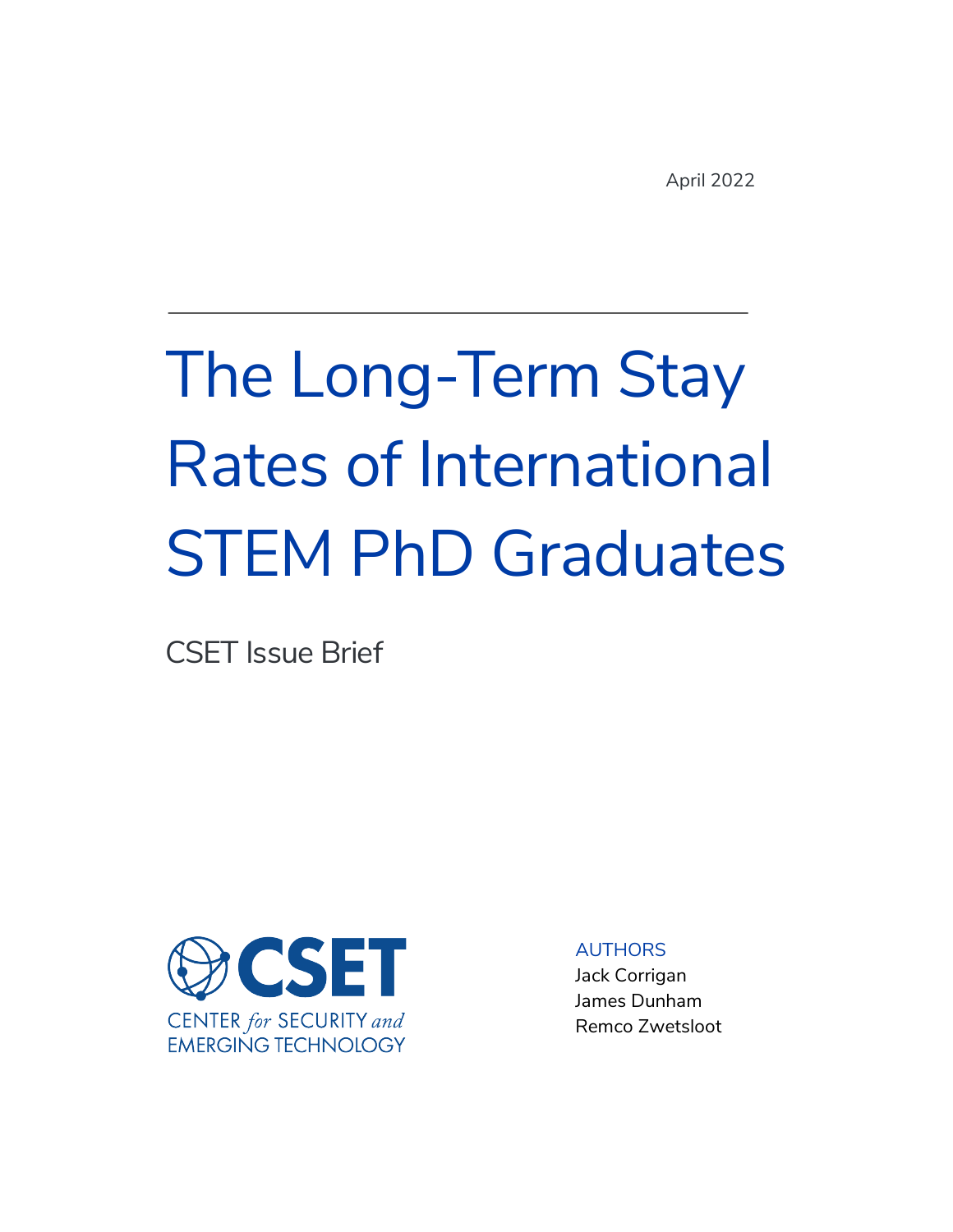## Executive Summary

This issue brief examines how many international STEM PhD graduates choose to stay in the United States after earning their degrees and explores how those graduates navigate the U.S. immigration system. Our analysis is based on data collected through the National Science Foundation's (NSF) Survey of Doctorate Recipients (SDR), a survey that collects information on the demographics and employment trends of PhD graduates from U.S. universities (see Box 1 for details).

We found that a large majority of foreign nationals who earn STEM PhDs in the United States remain in the country many years after graduating. Specifically, we found that:

- **1. Long-term stay rates are high.** As of February 2017, roughly 77 percent of the more than 178,000 international STEM PhD graduates from U.S. universities between 2000 and 2015 were still living in the country.
- **2. Stay rates remain high even among older graduates.** Since 2000, at least 65 percent of every year's graduating class has stayed in the United States, and since 2004, no graduating class has had a stay rate below 73 percent.
- **3. Stay rates are similar across STEM fields.** Though stay rates for different fields vary across individual years, no one STEM discipline has consistently higher or lower stay rates than the others.
- **4. Chinese and Indian nationals account for nearly half of all international STEM PhD graduates in the United States, and most stay long after graduation.** In February 2017, approximately 90 percent of Chinese nationals and 87 percent of Indian nationals who completed STEM PhD programs in the United States between 2000 and 2015 were still living in the country, compared to 66 percent of graduates from other countries. Due to country caps on green cards, Indian graduates have more difficulty obtaining permanent residency than other international students.
- **5. International STEM PhD graduates follow a similar path through the U.S. immigration system.** The plurality of graduates who completed their degrees between 2004 and 2011 had obtained permanent residency by February 2017, and among those who graduated before 2004, nearly half had become naturalized U.S. citizens.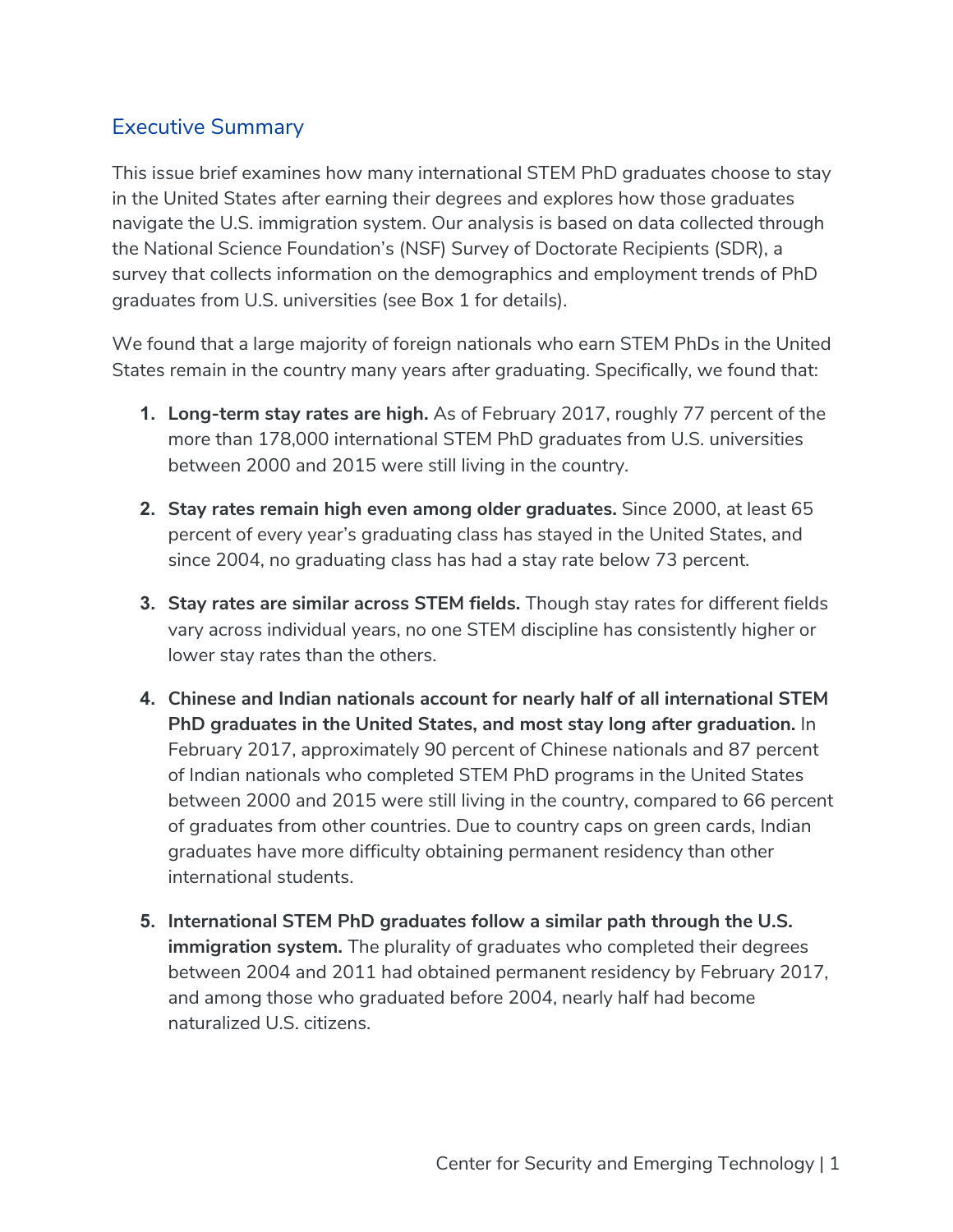#### **Box 1. National Science Foundation Survey Data**

Our analysis relies on data from the NSF's SDR, a biennial panel survey that collects information on the demographics and employment trends of PhD graduates from U.S. universities. The survey includes PhD graduates who hold a research doctorate in a science, engineering, or health-related field. We use data from the 2017 survey, which was administered to a sample of 124,580 PhD graduates who earned their degrees prior to July 1, 2015. Survey respondents described their immigration status as of early February 2017.<sup>1</sup>

Initially, we analyzed the stay rates of international STEM PhD graduates using data from the 2019 SDR. We decided to use the 2017 SDR instead after NSF warned of possible bias in estimates of stay rates based on 2019 data, due to higher rates of nonresponse among PhD graduates who lived outside the United States.\* Our analysis of the 2019 data found virtually no change in overall stayrate trends between the two surveys (e.g., the stay rate for all international STEM PhD graduates was roughly 77 percent in both the 2017 and 2019 SDR). Still, given the potential issues in the 2019 survey, we cannot definitively conclude that trends remained the same. We hope to reexamine stay-rate trends with greater certainty using the forthcoming 2021 SDR.

SDR data is not publicly available due to privacy considerations. Researchers can request access to the data through an NSF license request. The use of NSF data does not imply NSF endorsement of the research, research methods, or conclusions contained in this report.

<sup>\*</sup> Specifically, the NSF recommended that researchers "exercise caution when conducting any small domain analysis and estimation as the potential nonresponse bias may be non-ignorable at small domain levels such as country of origin." In other words, this bias would prevent us from obtaining reliable estimates on the stay rates of students from individual countries, such as China and India.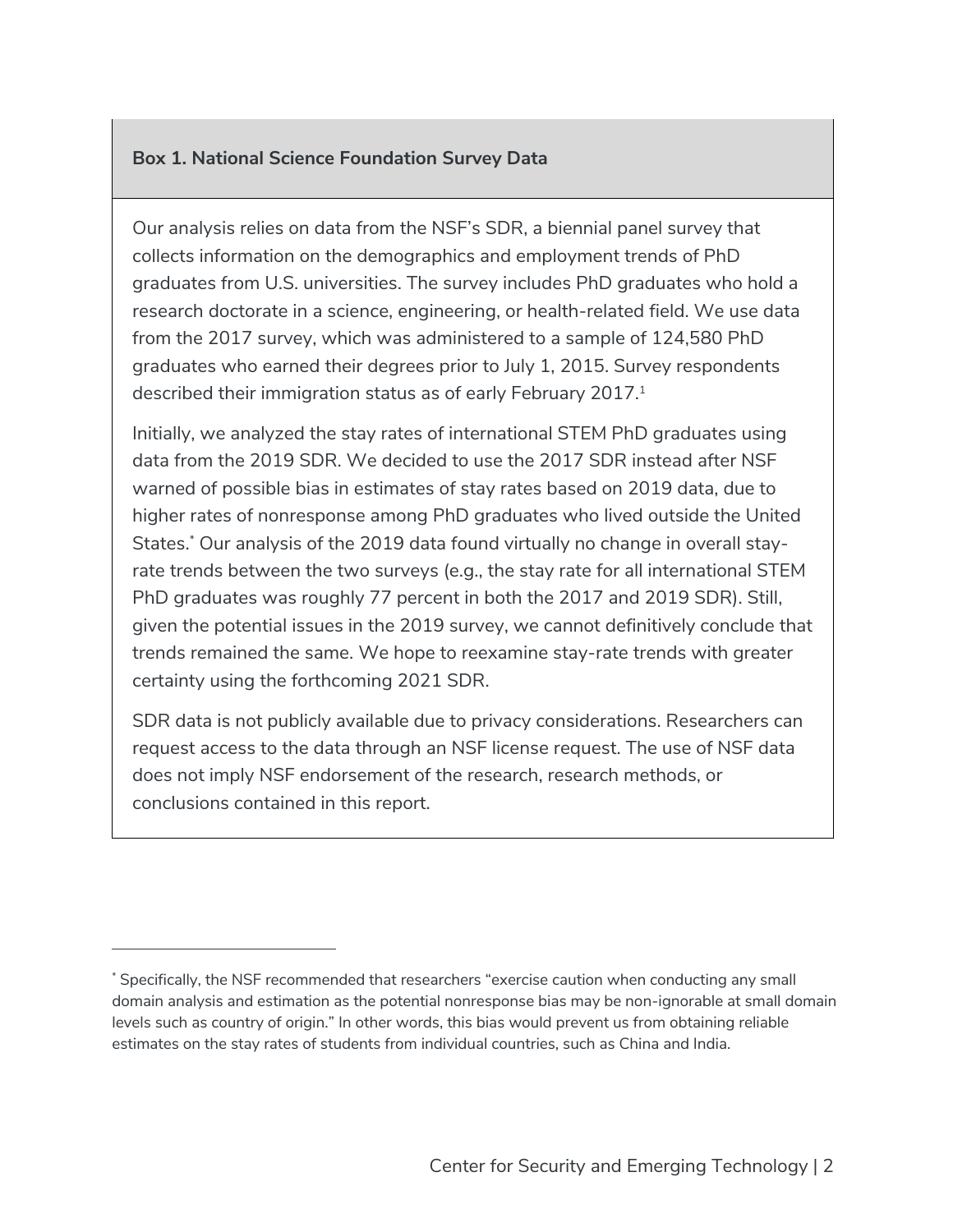# How Long Do International STEM PhD Graduates Stay in the United States?

One of the United States' greatest advantages in attracting STEM talent is the strength of its higher education system. U.S. universities remain a top destination for students around the world, particularly at the graduate level. <sup>2</sup> International students accounted for more than 40 percent of the roughly 500,000 doctoral degrees awarded by U.S. universities between 2000 and 2019.<sup>3</sup> Those who stay in the country after receiving their degrees strengthen the domestic STEM workforce and make valuable contributions to the economy and society.4

As shown in Figure 1, the large majority of international students who earn their PhDs from U.S. universities stay in the country for many years after graduation. As of February 2017, approximately 77 percent of international STEM PhD holders who graduated between 2000 and 2015 were still living in the United States. Since 2000, at least 65 percent of every year's graduating class has stayed in the United States, and since 2004, no graduating class has had a stay rate below 73 percent. Generally, stay rates have fluctuated with the health of the U.S. economy. Graduates left the country at higher rates immediately following the dot-com crash in 2000–2001 and the Great Recession in the late-2000s. In both cases, stay rates rose back up as the economy recovered.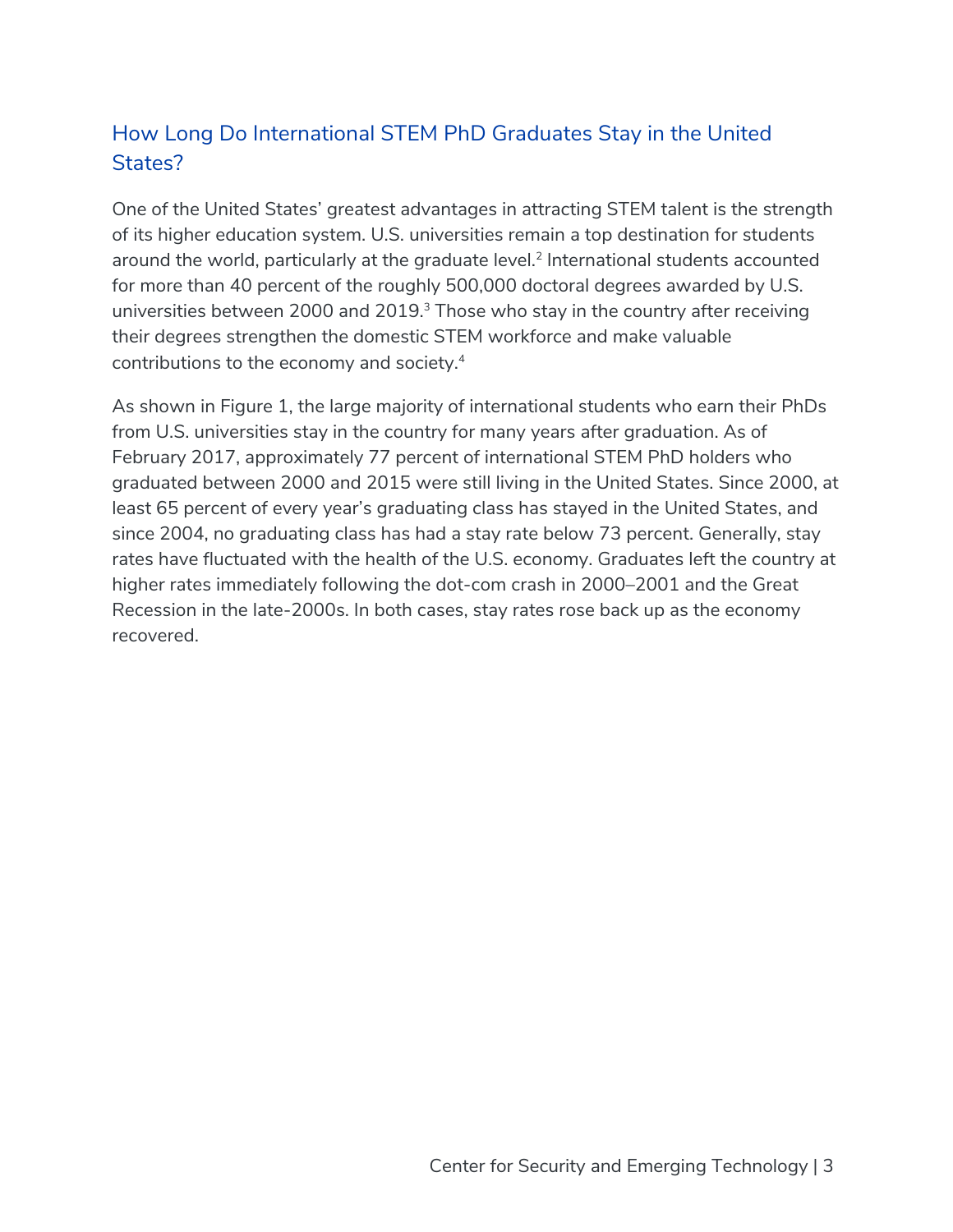

#### Figure 1. Stay Rates of International STEM PhD Graduates

Stay rates among international PhD graduates are similar across STEM disciplines. Table 1 shows the stay rates among PhD graduates in different academic fields. Though rates vary across fields in individual years, no one STEM discipline has consistently higher or lower stay rates than the others. Overall, international STEM PhD graduates are much more likely to remain in the United States after graduation than those who earn PhDs in non-STEM fields. Between 2000 and 2015, the stay rate for international PhD graduates who did not study STEM was approximately 55 percent, compared to 77 percent among STEM graduates. The remainder of this paper focuses specifically on STEM PhD graduates.<sup>5</sup>

Source: 2017 NSF Survey of Doctorate Recipients (see Appendix A). \*

<sup>\*</sup> It is important to note the data referenced in Figure 1 and throughout the rest of this brief does not reflect the immigration patterns of a single group of individuals over time. Rather, it provides a snapshot of the immigration status of different graduate cohorts as of February 2017, unless otherwise specified.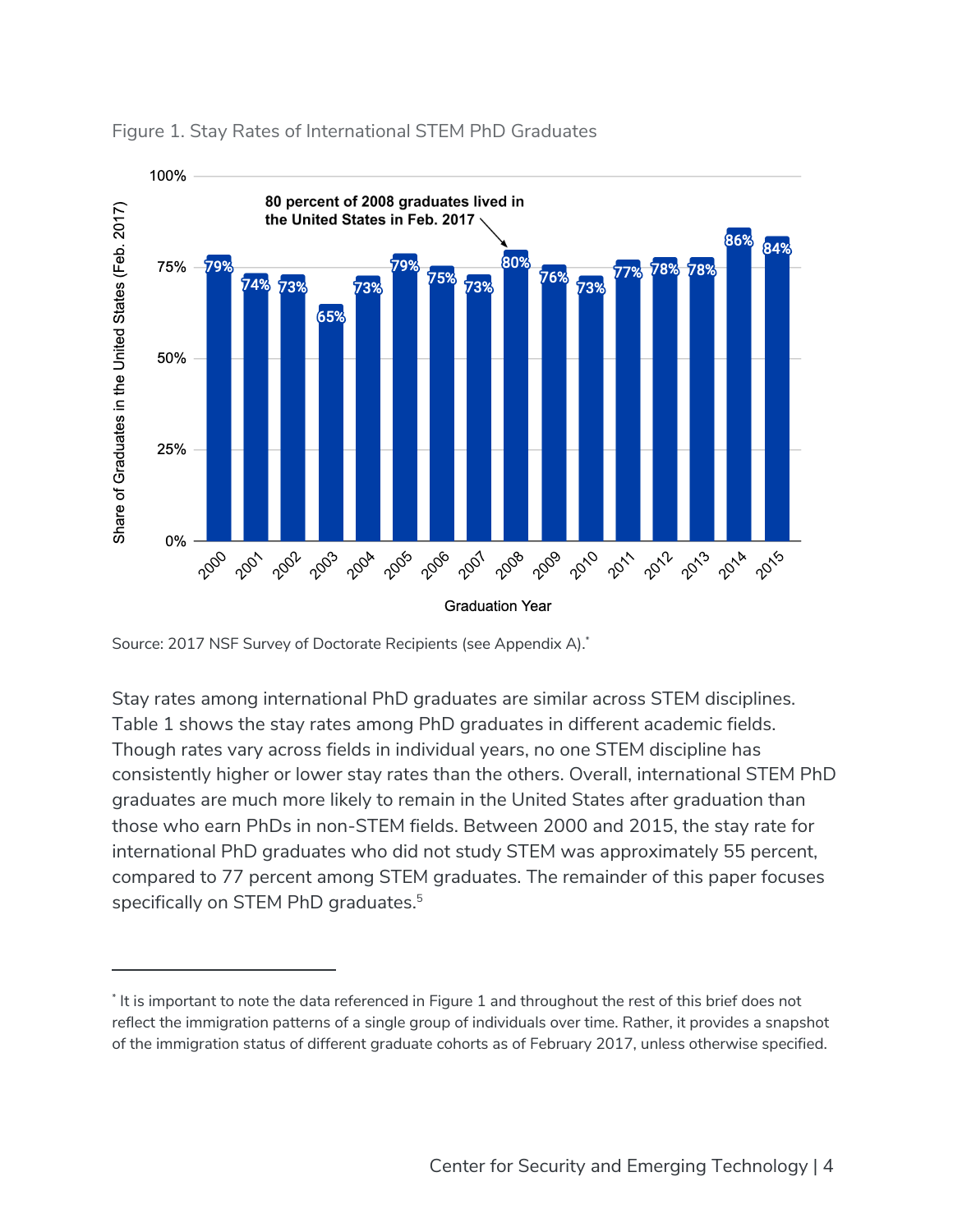|                          | <b>Graduation Cohort</b> |     |     |                               |                  |  |  |  |  |  |
|--------------------------|--------------------------|-----|-----|-------------------------------|------------------|--|--|--|--|--|
| <b>Field</b>             | 2000-2003                |     |     | 2004-2007 2008-2011 2012-2015 | <b>All Years</b> |  |  |  |  |  |
| <b>STEM</b>              | 73%                      | 75% | 76% | 81%                           | 77%              |  |  |  |  |  |
| CS/Math                  | 68%                      | 77% | 75% | 82%                           | 76%              |  |  |  |  |  |
| Engineering              | 75%                      | 79% | 78% | 82%                           | 79%              |  |  |  |  |  |
| Life Sciences            | 69%                      | 73% | 78% | 81%                           | 76%              |  |  |  |  |  |
| <b>Physical Sciences</b> | 78%                      | 71% | 71% | 77%                           | 74%              |  |  |  |  |  |
| Non-STEM                 | 52%                      | 53% | 57% | 58%                           | 55%              |  |  |  |  |  |
| All (STEM + Non-STEM)    | 69%                      | 72% | 74% | 78%                           | 74%              |  |  |  |  |  |

Table 1. Stay Rates of International PhD Graduates as of February 2017 by Field

*Source:* 2017 NSF Survey of Doctorate Recipients.

Stay rates also varied significantly based on graduates' nationalities, as shown in Figure 2. For example, Chinese and Indian nationals were far more likely to stay in the United States after graduation than other international graduates. As of February 2017, about 90 percent of Chinese nationals and 87 percent of Indian nationals who earned STEM PhDs between 2000 and 2015 were still living in the United States, compared to just 66 percent of graduates from other countries. The data also suggests that of the Chinese and Indian graduates who leave the United States, most do so immediately after graduation, while other international students are more likely to trickle out of the country over time.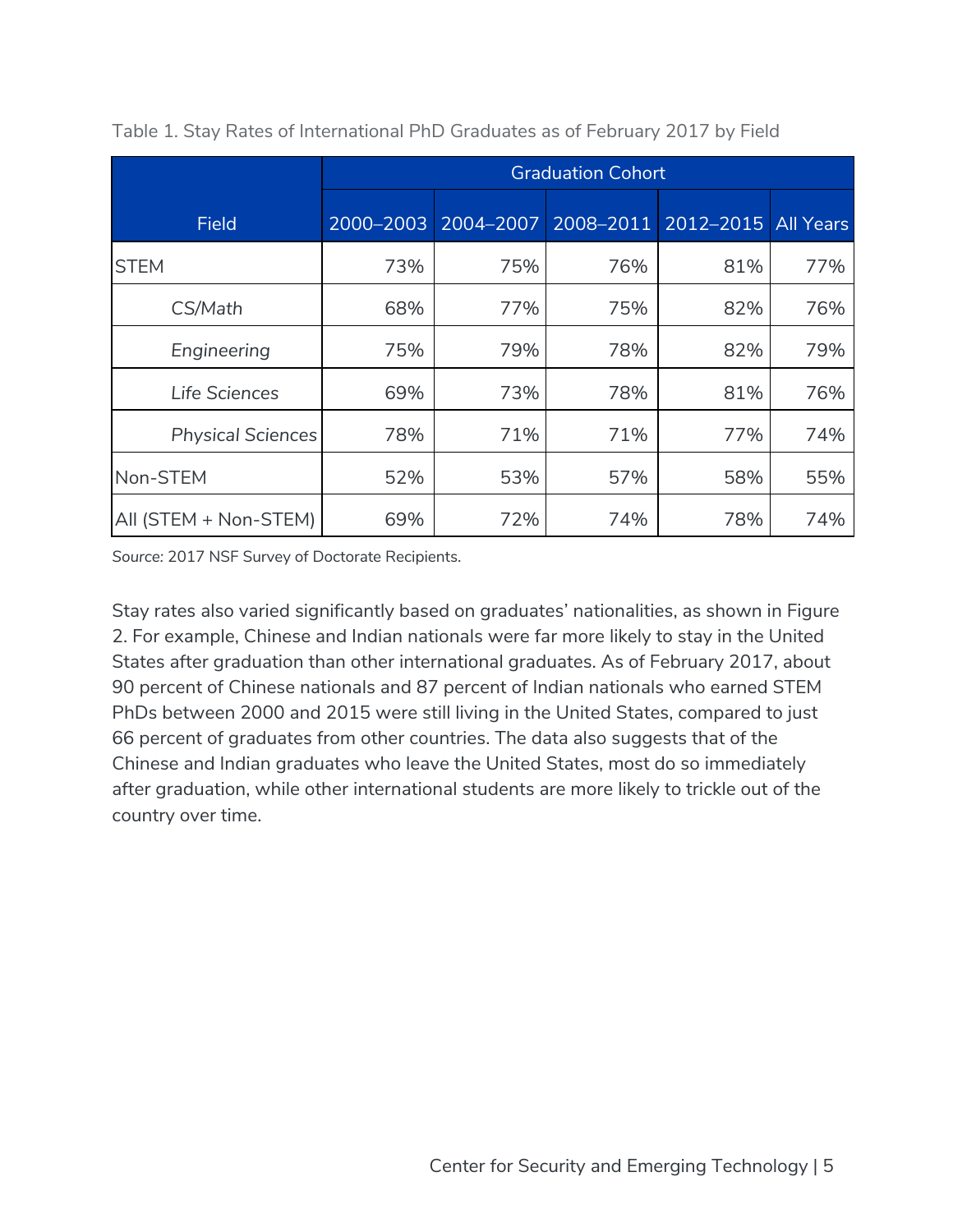Figure 2. Stay Rates of Chinese, Indian, and Other International STEM PhD Graduates as of February 2017



Source: 2017 NSF Survey of Doctorate Recipients (see Appendix B for more detailed data).

Prior research suggests there are three major categories of factors that affect international graduate students' decisions to stay or leave the country where they obtained their degree: professional opportunities, immigration rules, and personal and cultural considerations. Graduates are more likely to stay when immigration restrictions are lower and when they have fewer job prospects and social ties in their home country.6

# How International STEM PhD Graduates Move Through the U.S. Immigration System

Most foreign graduate students who attend U.S. universities enter the country under F-1 student visas. These visas generally authorize students to remain in the country for the duration of their studies. The subsequent immigration process for international graduate students typically includes some combination of the following steps: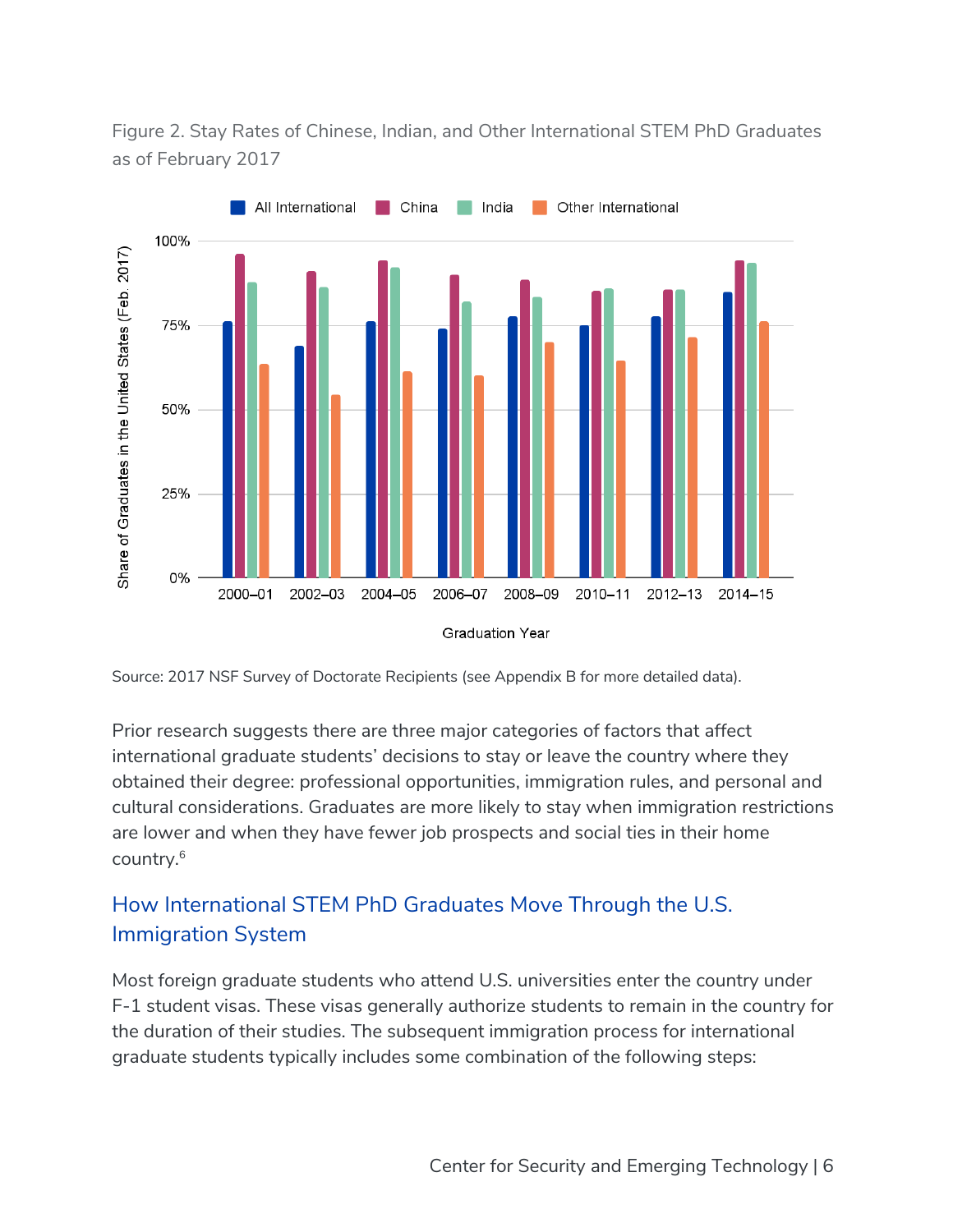temporary residency (e.g., an H-1B visa), permanent residency (i.e., a "green card"), and ultimately citizenship through naturalization. Box 2 explains each of these steps in greater detail.

#### **Box 2. Understanding the Immigration System**

After graduation, people who hold F-1 student visas can take a number of different paths through the U.S. immigration system.

All graduates who hold F-1 visas are eligible for a period of **Optional Practical Training**, which permits them to work on a full-time basis in the United States while retaining their F-1 student visa status. STEM graduates may take up to three years of OPT while non-STEM graduates are only eligible for one year.<sup>7</sup> After finishing their studies or expending their OPT, graduates can apply for a different temporary work visa or, in some cases, permanent residency.

Graduates can obtain **temporary residency** if their employer is willing to sponsor them for a "non-immigrant" work visa. The most common of these authorizations is the H-1B visa. H-1Bs are typically valid for three years, with an option to extend for one additional three-year period.<sup>8</sup> Other types of non-immigrant work visas exist—such as L-1 visas and J-1 visas—though they are not commonly used by former international graduate students.9

Employers can also sponsor international students and non-immigrant workers for **permanent residency**, otherwise known as green cards.<sup>10</sup> Green cards are awarded on a first-come-first-serve basis, with caps on the proportion of visas that can go to applicants from a single country. These caps have created extensive backlogs for applicants from certain populous countries, like China and India.

Permanent residents can begin the **naturalization** process after holding a green card for three or five years. However, some forgo the naturalization process and instead choose to remain in the United States by renewing their green cards every 10 years. From an employment perspective, the main benefit of citizenship is that it opens the door to defense- and government-related jobs that otherwise exclude non-U.S. citizens.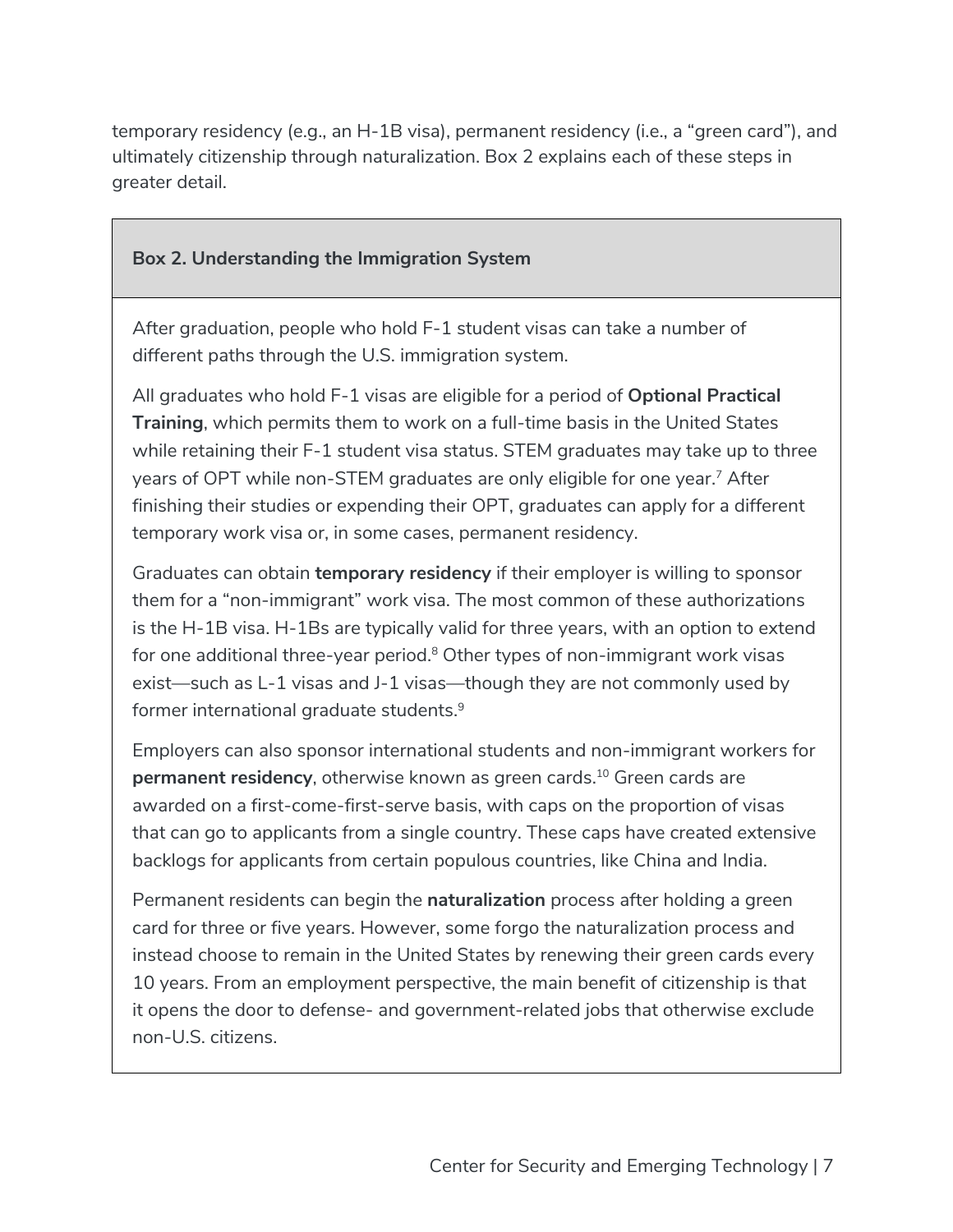This progression through the U.S. immigration system is depicted in Figure 3, which shows the immigration status of different cohorts of international STEM PhD graduates. In general, the more time that has passed since an individual earned their degree, the further along they are in the immigration process.

For the first few years after earning their doctorate, international STEM PhD graduates are most likely to live as temporary residents. A plurality of foreign nationals who graduated six to 13 years before February 2017 had obtained green cards, and a plurality of those who graduated 14 or more years before had become naturalized citizens. Of the roughly 80,000 international students who earned STEM PhDs from U.S. universities between 2000 and 2007, approximately 56,000 (70 percent) had become permanent residents or naturalized citizens by February 2017.



Figure 3. Immigration Status of International STEM PhD Graduates as of February 2017



However, some graduates have a harder time putting down roots in the United States than others. While international students generally compete on a level playing field when applying for student visas and temporary residency, their ability to secure permanent residency is heavily influenced by their nationality.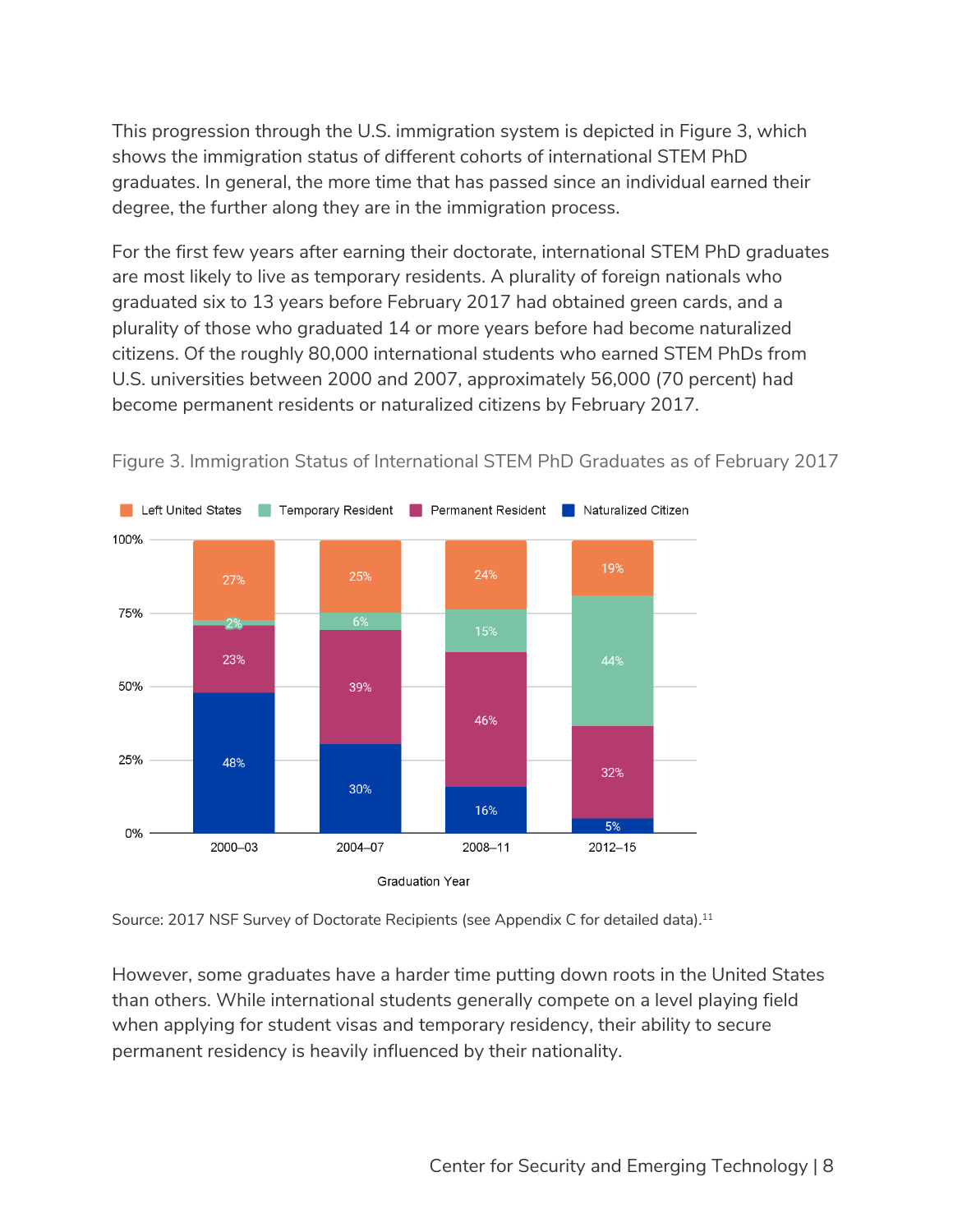Under current immigration laws, no more than 7 percent of green cards awarded in a given year can go to individuals from any single country.<sup>12</sup> These "country-based caps" create lengthy backlogs for people coming from populous countries with large numbers of applicants, most notably China and India. One study projected that a Chinese national who applied for EB-2 or EB-3 permanent residency in 2020 would need to wait more than a decade to have their application processed. For Indian nationals, the expected wait time was upwards of 80 years.<sup>13</sup>

U.S. policymakers have recently sought to streamline this choke point in the immigration system—in February 2022, the U.S. House of Representatives approved a measure that would exempt STEM PhD holders from country-based green card caps.<sup>14</sup> However, as of the publication of this brief, it is unclear whether the measure will be enacted into law.

The remainder of this section takes a closer look at Chinese and Indian nationals who obtain STEM PhDs from U.S. universities and explores how their journey through the immigration system compares to other international PhD graduates. Chinese and Indian students accounted for nearly half of the international STEM PhD graduates in the United States between 2000 and 2015, and the vast majority stay in the United States after earning their degrees. 15

#### *China*

More than 55,000 Chinese nationals graduated from STEM PhD programs at U.S. universities between 2000 and 2015, accounting for nearly one-third of all international graduates. As of February 2017, about 50,000 of those graduates (90 percent) still lived in the United States.

As shown in Figure 4, Chinese STEM PhD graduates have generally followed the same path through the immigration system as other international graduates. Most Chinese nationals stayed in the United States as temporary residents in the years immediately following graduation, but very few relied on temporary visas to stay in the country over the long term. A majority of Chinese nationals secured green cards within about six years of graduation, and most ultimately chose to become naturalized citizens.16 Compared to other international STEM PhD graduates, Chinese nationals are much less likely to leave the United States after earning their degrees.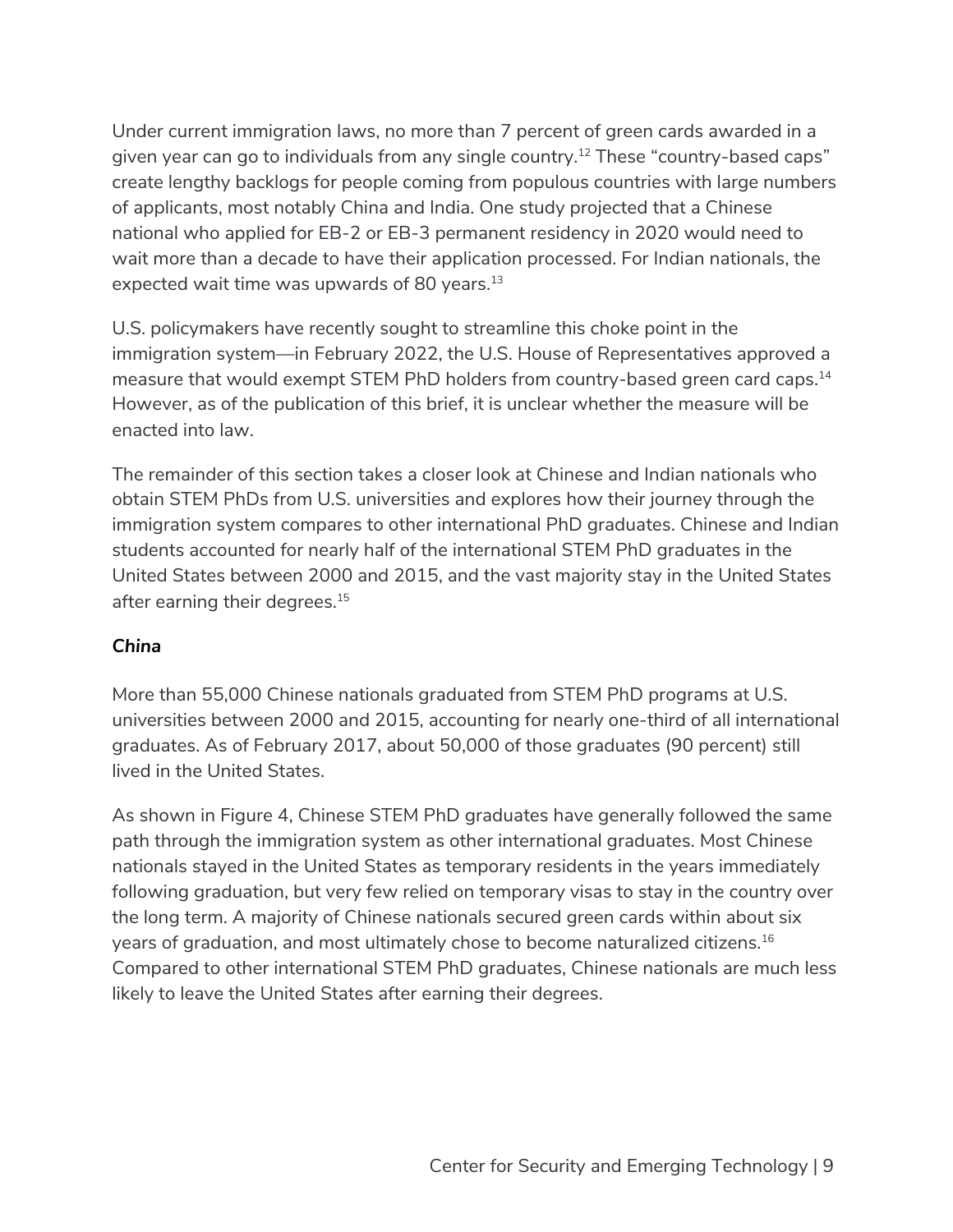Figure 4. Immigration Status of Chinese STEM PhD Graduates as of February 2017, by Graduation Year



Source: 2017 NSF Survey of Doctorate Recipients (see Appendix D for detailed data).

In recent years, some U.S. policymakers have pushed to restrict the number of visas awarded to Chinese STEM students, arguing that too many return to China and work on projects that undermine U.S. economic and national security. However, our findings suggest these fears of a "reverse brain drain" are largely unfounded, at least among STEM PhD graduates. <sup>17</sup> If anything, available data supports the Chinese Communist Party's concern that China is losing STEM talent to the United States and other countries.18

#### *India*

Nearly 28,000 Indian nationals earned STEM PhDs from U.S. universities between 2000 and 2015, accounting for roughly 16 percent of all international graduates during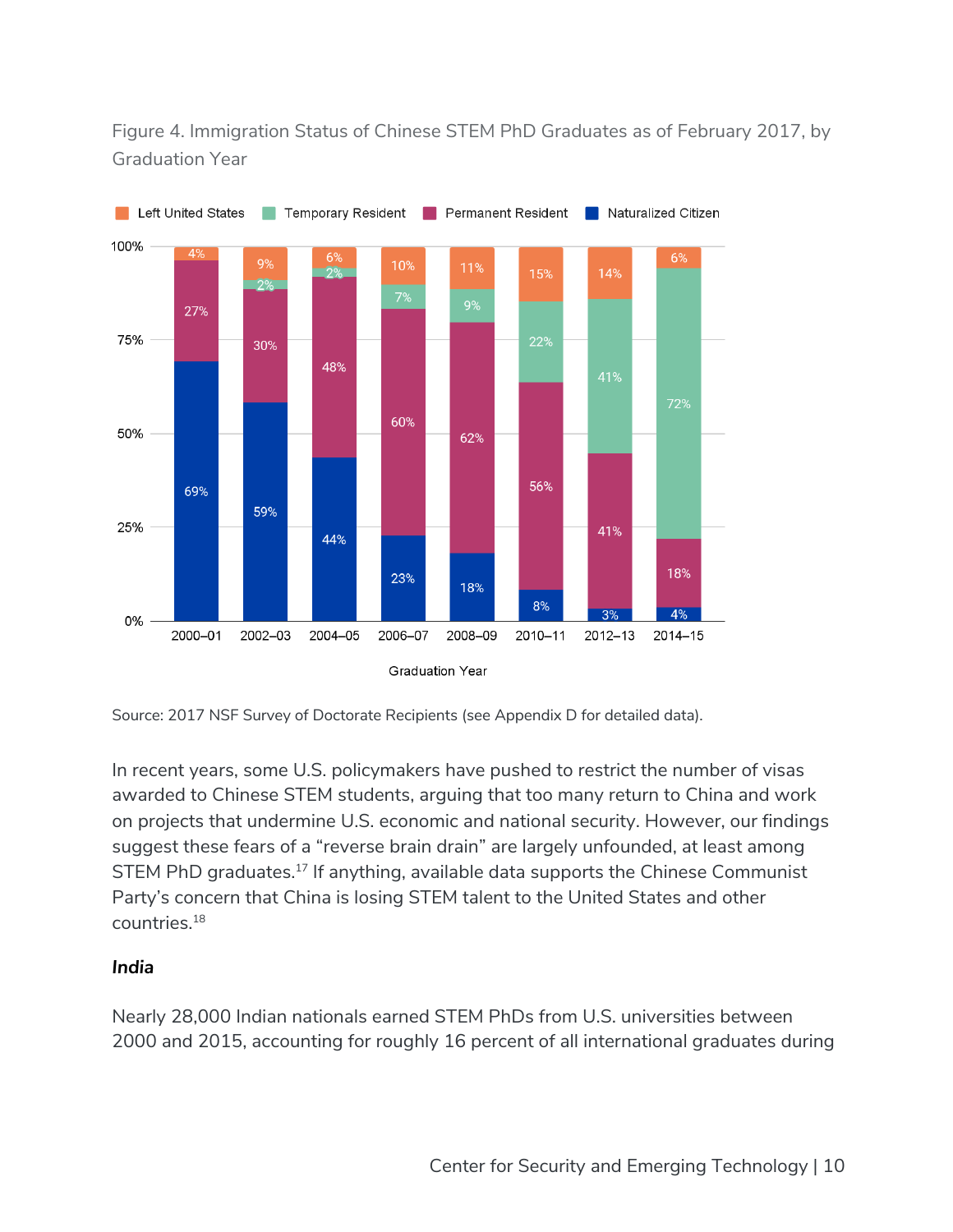that period. Like their Chinese counterparts, a large majority of Indian graduates (87 percent) stay in the United States after graduation. However, their journey through the immigration system tended to take more time than for other international graduates.

Figure 5 shows the immigration status of Indian STEM PhDs who graduated between 2000 and 2017.19 Indian nationals have followed the same general trajectory as other international students, living as temporary residents immediately after graduation, and later obtaining permanent residency and eventually citizenship.

Figure 5. Immigration Status of Indian STEM PhD Graduates as of February 2017, by Graduation Year



Source: 2017 NSF Survey of Doctorate Recipients (see Appendix E for detailed data).

However, the share of graduates who maintain long-term temporary visas is higher among Indian nationals than those from other countries. In February 2017, about 12 percent of Indian STEM PhD graduates who earned their doctorates between 2004 and 2007 were living as temporary residents, compared to just 5 percent of Chinese nationals and 6 percent of international graduates overall. This trend is largely a product of the country caps for green cards, as discussed above.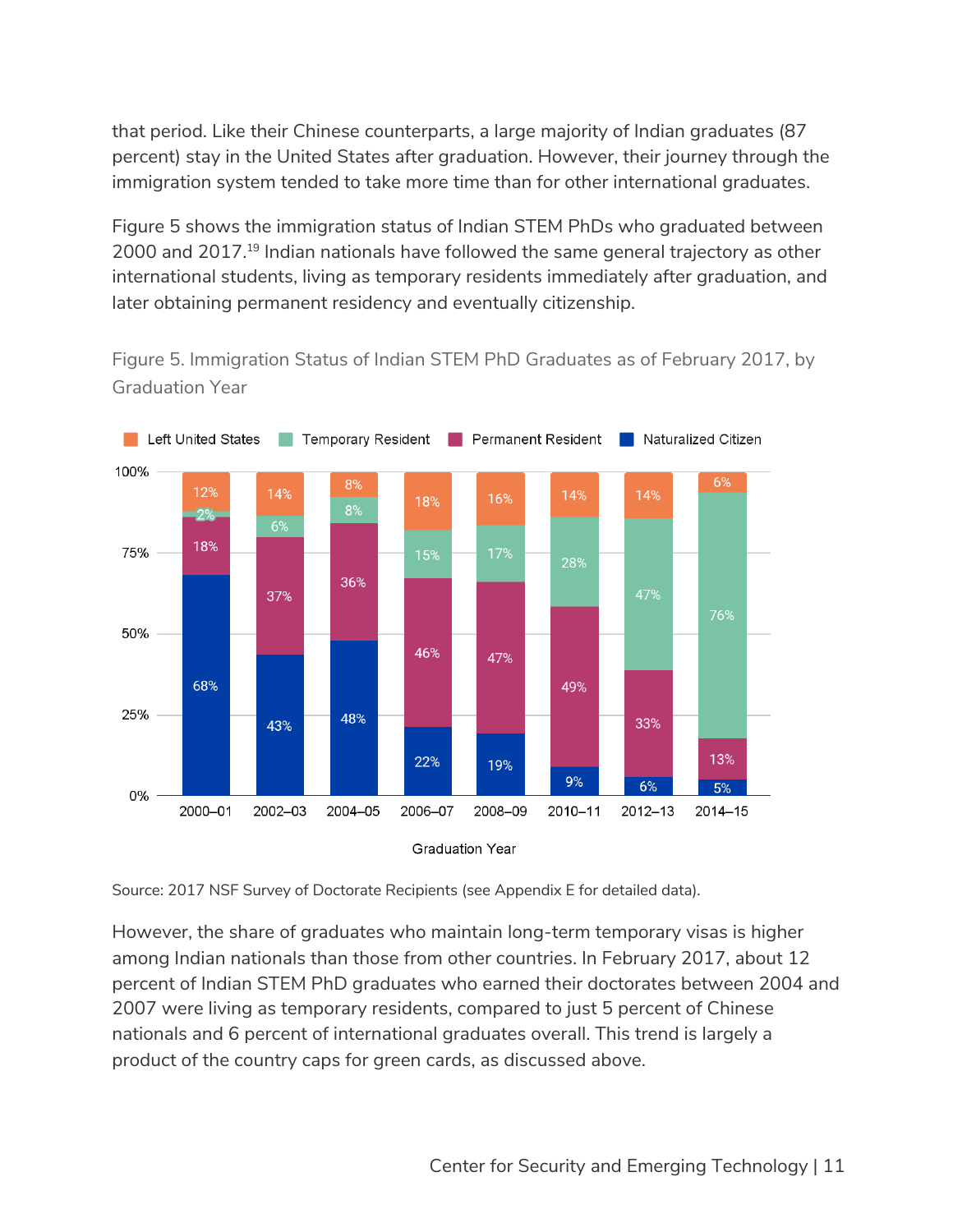In recent years, demand for green cards among Indian nationals has far exceeded the supply, creating an extensive backlog.<sup>20</sup> As of April 2021, more than 380,000 Indian nationals were still awaiting employment-based green cards after having their applications approved.<sup>21</sup> This trend is relatively recent—everyone in the current backlog applied for permanent residency in 2010 or later $22$ —which explains why the delay is not reflected in Figure 5. If this backlog persists, it is reasonable to expect that a larger percentage of recent Indian PhD graduates will maintain long-term temporary residency or leave the United States altogether.<sup>23</sup>

## **Conclusion**

U.S. universities remain a top destination for students around the world, particularly at the graduate level. International students accounted for more than 40 percent of the roughly half million STEM PhDs awarded by U.S. universities between 2000 and 2019.<sup>24</sup> Those who stay in the country after receiving their degrees strengthen the domestic STEM workforce and make valuable contributions to the economy and society.

We found more than 77 percent of the roughly 178,000 international students who obtained STEM PhDs from U.S. universities between 2000 and 2015 were still living in the country as of February 2017. Stay rates remain high even among older graduates at least 65 percent of every year's graduating class since 2000 remains in the United States, and since 2008, no graduating class has had a stay rate below 73 percent. Furthermore, we found graduates who specialized in STEM were far more likely to stay in the United States than those who studied non-STEM fields, though stay rates across STEM disciplines were generally consistent.

Additionally, we found stay rates vary significantly by nationality. Chinese and Indian nationals—who collectively account for almost half of the international STEM PhD population—remained at much higher rates than graduates from other countries. PhD graduates who remain in the United States generally follow a similar path through the immigration system, with the majority first living as temporary residents, then obtaining permanent residency, and then becoming naturalized citizens. However, due to country caps on green cards, Indian nationals face longer wait times than applicants from other countries. If the current backlog of permanent residency applicants persists, it is reasonable to expect that a greater share of Indian nationals will rely on long-term temporary visas or leave the United States altogether.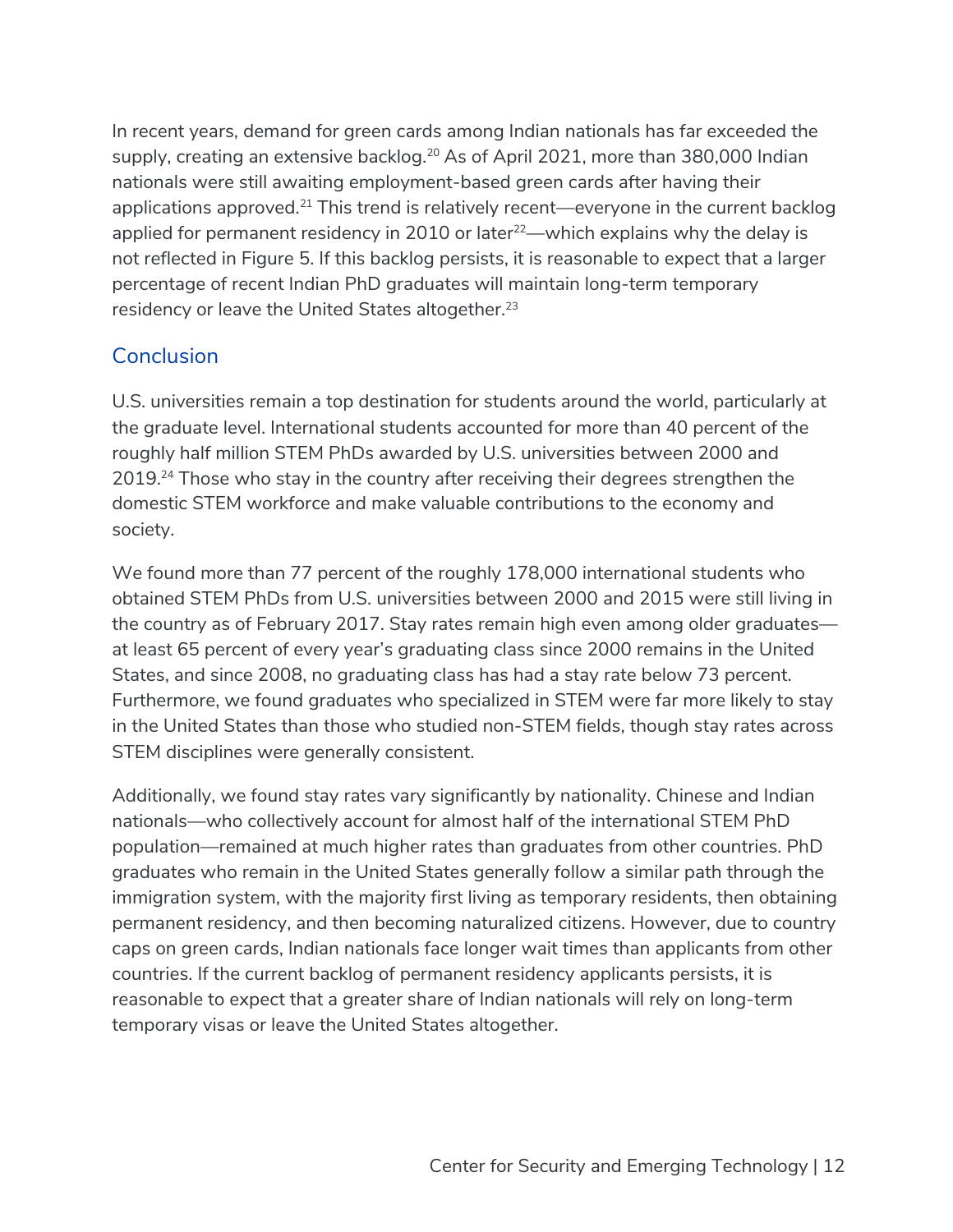## Authors

Jack Corrigan is a research analyst at CSET, where James Dunham is a data scientist. Remco Zwetsloot is a trustee fellow in the International Security Program at the Center for Security and International Studies, and was formerly a research fellow at CSET.

### Acknowledgements

The authors would like to thank Catherine Aiken, David Bier, Amy Burke, Wan-Ying Chang, Jacob Feldgoise, Shelton Fitch, Rita Konaev, Igor Mikolic-Torreira, Leigh Ann Pennington, and Darius Singpurwalla for their valuable feedback, reviews, and editorial support.



© 2022 by the Center for Security and Emerging Technology. This work is licensed under a Creative Commons Attribution-Non Commercial 4.0 International License.

To view a copy of this license, visit https://creativecommons.org/licenses/by-nc/4.0/.

Document Identifier: doi: 10.51593/20210023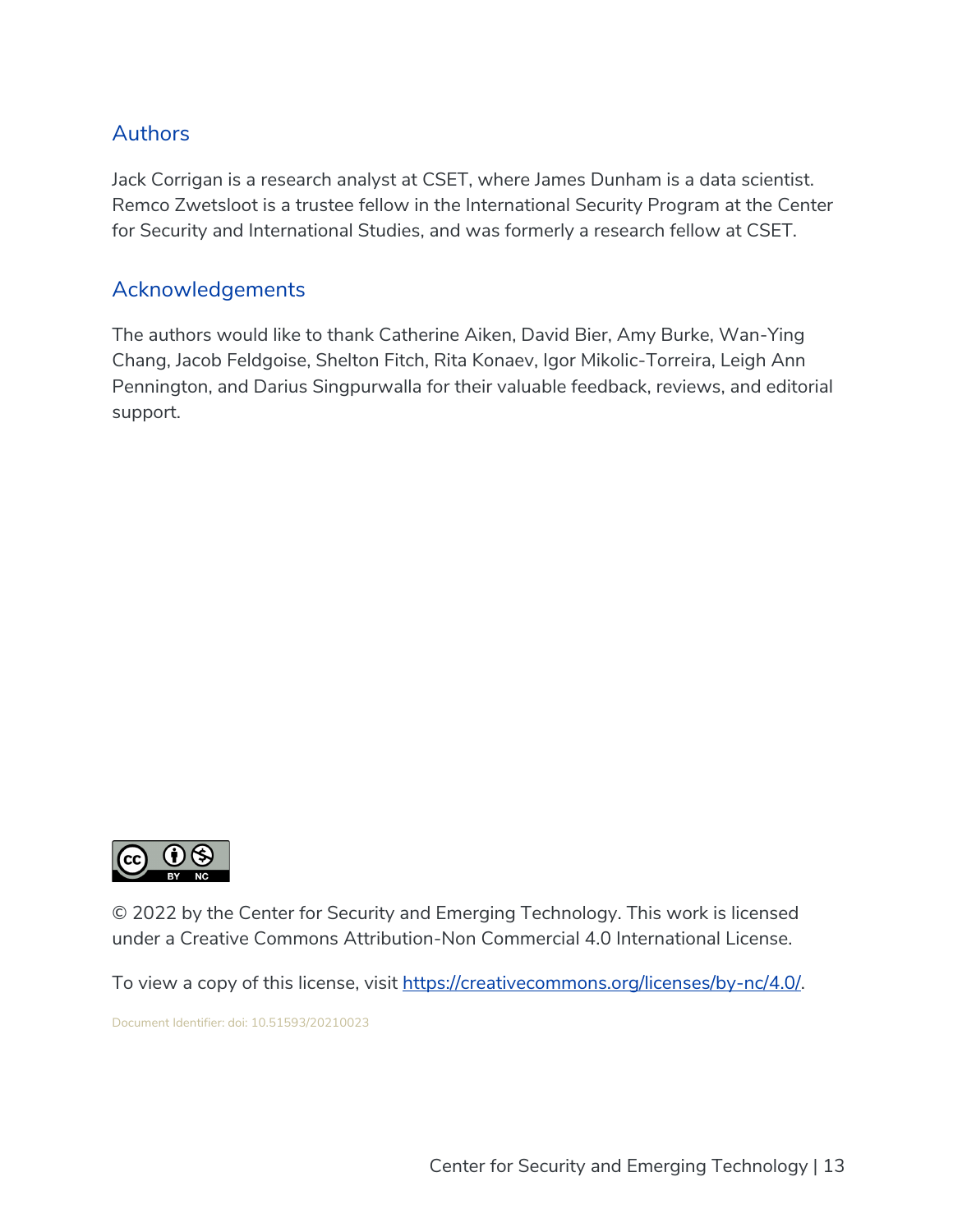# Appendices

#### *Appendix A. Data Table for Figure 1*

Table A1. Stay Rates of International STEM PhD Graduates, 2000–2015

| <b>Graduation Year</b> | N (Stayed) | N (Left) | <b>Stay Rate</b> |
|------------------------|------------|----------|------------------|
| 2015*                  | 5,324      | 1,050    | 84%              |
| 2014                   | 12,143     | 2,024    | 86%              |
| 2013                   | 11,252     | 3,227    | 78%              |
| 2012                   | 10,791     | 3,068    | 78%              |
| 2011                   | 10,161     | 3,038    | 77%              |
| 2010                   | 8,844      | 3,310    | 73%              |
| 2009                   | 9,539      | 3,051    | 76%              |
| 2008                   | 9,531      | 2,408    | 80%              |
| 2007                   | 9,883      | 3,653    | 73%              |
| 2006                   | 9,031      | 2,939    | 75%              |
| 2005                   | 10,033     | 2,710    | 79%              |
| 2004                   | 6,058      | 2,267    | 73%              |
| 2003                   | 5,076      | 2,752    | 65%              |
| 2002                   | 6,179      | 2,291    | 73%              |
| 2001                   | 6,109      | 2,195    | 74%              |
| 2000                   | 6,575      | 1,799    | 79%              |

Source: 2017 NSF Survey of Doctorate Recipients.

<sup>\*</sup> The most recent graduation cohort appears to be smaller due to lags in data collection.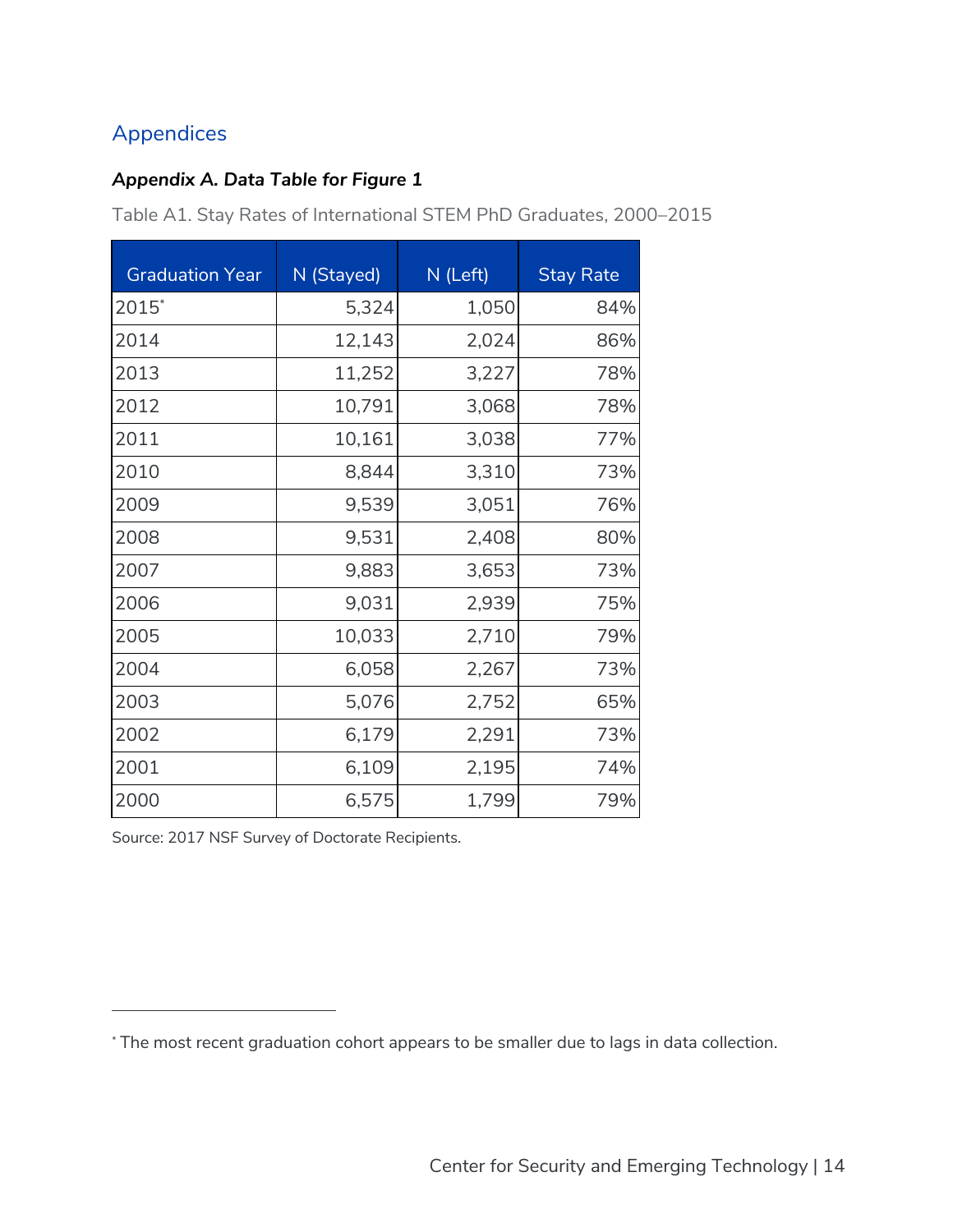## *Appendix B. Stay Rates by Country*

|           | <b>All International</b> |              | <b>All International</b><br>(excl. China/India) |              | China     |                     | India     |                  |
|-----------|--------------------------|--------------|-------------------------------------------------|--------------|-----------|---------------------|-----------|------------------|
| Year      | N (total)                | Stay<br>Rate | N (total)                                       | Stay<br>Rate | N (total) | <b>Stay</b><br>Rate | N (total) | <b>Stay Rate</b> |
| 2014-2015 | 20,541                   | 85%          | 10,336                                          | 76%          | 6,813     | 94%                 | 3,392     | 94%              |
| 2012-2013 | 28,338                   | 78%          | 15,670                                          | 71%          | 7,637     | 86%                 | 5,031     | 86%              |
| 2010-2011 | 25,353                   | 75%          | 12,940                                          | 65%          | 7,413     | 85%                 | 5,000     | 86%              |
| 2008-2009 | 24,529                   | 78%          | 13,236                                          | 70%          | 7,401     | 89%                 | 3,892     | 84%              |
| 2006-2007 | 25,506                   | 74%          | 12,246                                          | 60%          | 8,449     | 90%                 | 4,811     | 82%              |
| 2004-2005 | 21,068                   | 76%          | 11,279                                          | 61%          | 7,175     | 94%                 | 2,614     | 92%              |
| 2002-2003 | 16,298                   | 69%          | 9,550                                           | 54%          | 5,256     | 91%                 | 1,492     | 86%              |
| 2000-2001 | 16,678                   | 76%          | 9,974                                           | 64%          | 5,296     | 96%                 | 1,408     | 88%              |

Table B1. Stay Rates of International STEM PhD Graduates by Nationality, 2000–2015

*Source*: 2017 NSF Survey of Doctorate Recipients.

### *Appendix C. Stay Rates and Immigration Statuses of International STEM PhD Graduates*

Table C1. Immigration Statuses of International STEM PhD Graduates as of February 2017

|                          |                | Left<br><b>United States</b> | <b>Naturalized</b><br><b>Citizens</b> |         | Permanent<br><b>Residents</b> |         | <b>Temporary</b><br><b>Residents</b> |         |
|--------------------------|----------------|------------------------------|---------------------------------------|---------|-------------------------------|---------|--------------------------------------|---------|
| <b>Graduation Cohort</b> | $\overline{N}$ | % Total                      | $\mathbb N$                           | % Total | $\mathsf{N}$                  | % Total | $\mathsf{N}$                         | % Total |
| 2012-2015                | 9,369          | 19%                          | 2,476                                 | 5%      | 15,499                        | 32%     | 21,536                               | 44%     |
| 2008-2011                | 11,807         | 24%                          | 7,868                                 | 16%     | 22,856                        | 46%     | 7,351                                | 15%     |
| 2004-2007                | 11,569         |                              | 25% 14,108                            | 30%     | 18,202                        | 39%     | 2,696                                | 6%      |
| 2000-2003                | 9,037          | 27%                          | 15,853                                | 48%     | 7,428                         | 23%     | 659                                  | 2%      |

Source: 2017 NSF Survey of Doctorate Recipients.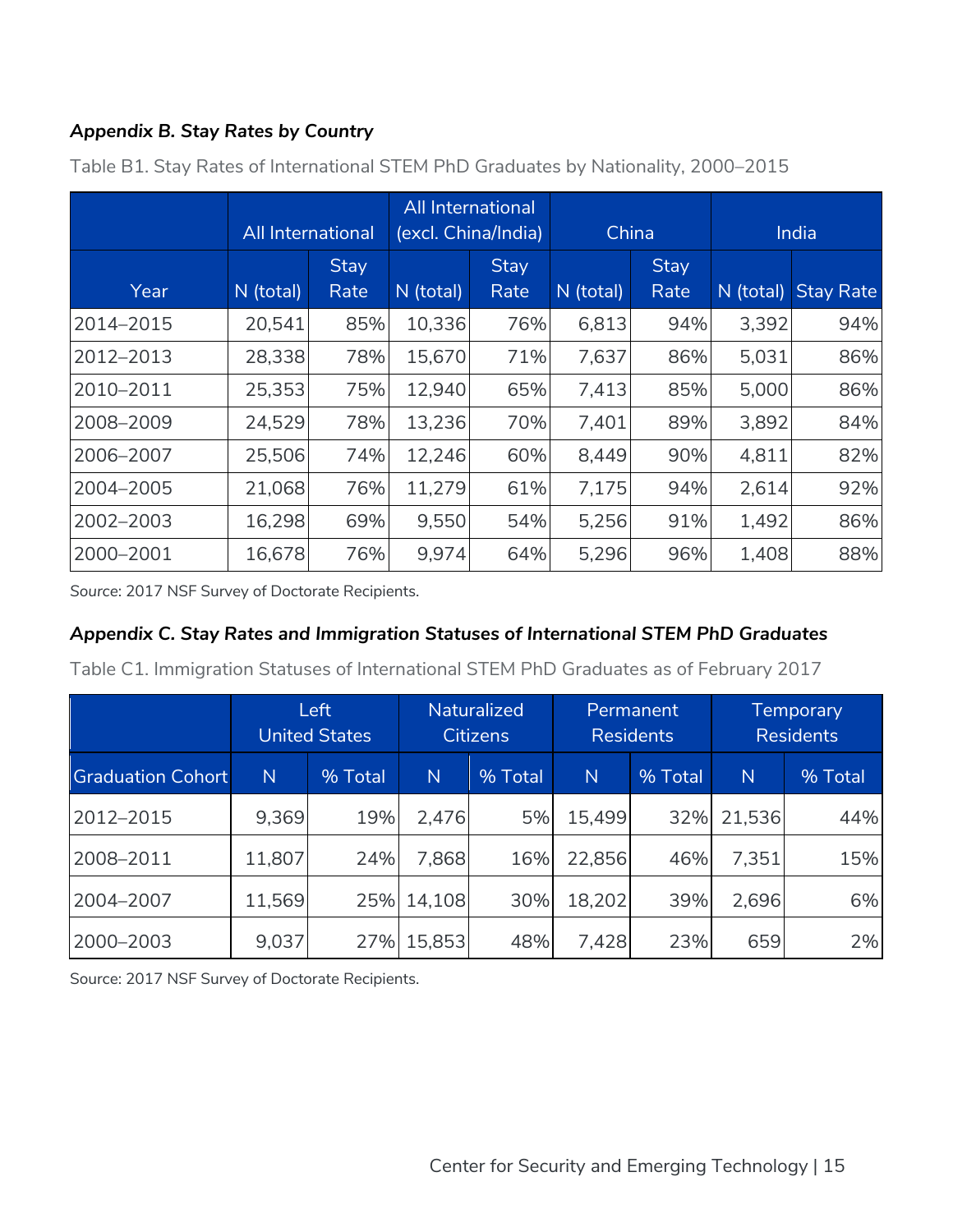## *Appendix D. Immigration Statuses of Chinese Nationals*

|                          | Left<br><b>United States</b> |         | Naturalized<br><b>Citizens</b> |         | Permanent<br><b>Residents</b> |         | <b>Temporary</b><br><b>Residents</b> |         |
|--------------------------|------------------------------|---------|--------------------------------|---------|-------------------------------|---------|--------------------------------------|---------|
| <b>Graduation Cohort</b> | N                            | % Total | $\mathsf{N}$                   | % Total | N                             | % Total | $\mathsf{N}$                         | % Total |
| 2014-2015                | 394                          | 6%      | 246                            | 4%      | 1,247                         | 18%     | 4,926                                | 72%     |
| 2012-2013                | 1,083                        | 14%     | 259                            | 3%      | 3,150                         | 41%     | 3,140                                | 41%     |
| 2010-2011                | 1,079                        | 15%     | 616                            | 8%      | 4,115                         | 56%     | 1,602                                | 22%     |
| 2008-2009                | 835                          | 11%     | 1,332                          | 18%     | 4,551                         | 62%     | 650                                  | 9%      |
| 2006-2007                | 859                          | 10%     | 1,944                          | 23%     | 5,089                         | 60%     | 551                                  | 7%      |
| 2004-2005                | 412                          | 6%      | 3,138                          | 44%     | 3,461                         | 48%     | 164                                  | 2%      |
| 2002-2003                | 475                          | 9%      | 3,076                          | 59%     | 1,587                         | 30%     | 118                                  | 2%      |
| 2000-2001                | 193                          | 4%      | 3,678                          | 69%     | 1,424                         | 27%     |                                      | 0%      |

Table D1. Immigration Statuses of Chinese STEM PhD Graduates as of February 2017

Source: 2017 NSF Survey of Doctorate Recipients.

#### *Appendix E. Immigration Statuses of Indian Nationals*

Table E1. Immigration Statuses of Indian STEM PhD Graduates as of February 2017

|                          | Left<br><b>United States</b> |         | <b>Naturalized</b><br>Citizens |         | Permanent<br><b>Residents</b> |         | <b>Temporary</b><br><b>Residents</b> |         |
|--------------------------|------------------------------|---------|--------------------------------|---------|-------------------------------|---------|--------------------------------------|---------|
| <b>Graduation Cohort</b> | $\mathsf{N}$                 | % Total | N                              | % Total | $\mathsf{N}$                  | % Total | $\mathsf{N}$                         | % Total |
| 2014-2015                | 211                          | 6%      | 168                            | 5%      | 432                           | 13%     | 2,536                                | 76%     |
| 2012-2013                | 717                          | 14%     | 298                            | 6%      | 1,657                         | 33%     | 2,359                                | 47%     |
| 2010-2011                | 700                          | 14%     | 454                            | 9%      | 2,450                         | 49%     | 1,376                                | 28%     |
| 2008-2009                | 638                          | 16%     | 746                            | 19%     | 1,827                         | 47%     | 676                                  | 17%     |
| 2006-2007                | 872                          | 18%     | 1,035                          | 22%     | 2,192                         | 46%     | 712                                  | 15%     |
| 2004-2005                | 204                          | 8%      | 1,250                          | 48%     | 953                           | 36%     | 207                                  | 8%      |
| 2002-2003                | 202                          | 14%     | 649                            | 43%     | 545                           | 37%     | 96                                   | 6%      |
| 2000-2001                | 172                          | 12%     | 961                            | 68%     | 251                           | 18%     | 24                                   | 2%      |

Source: 2017 NSF Survey of Doctorate Recipients.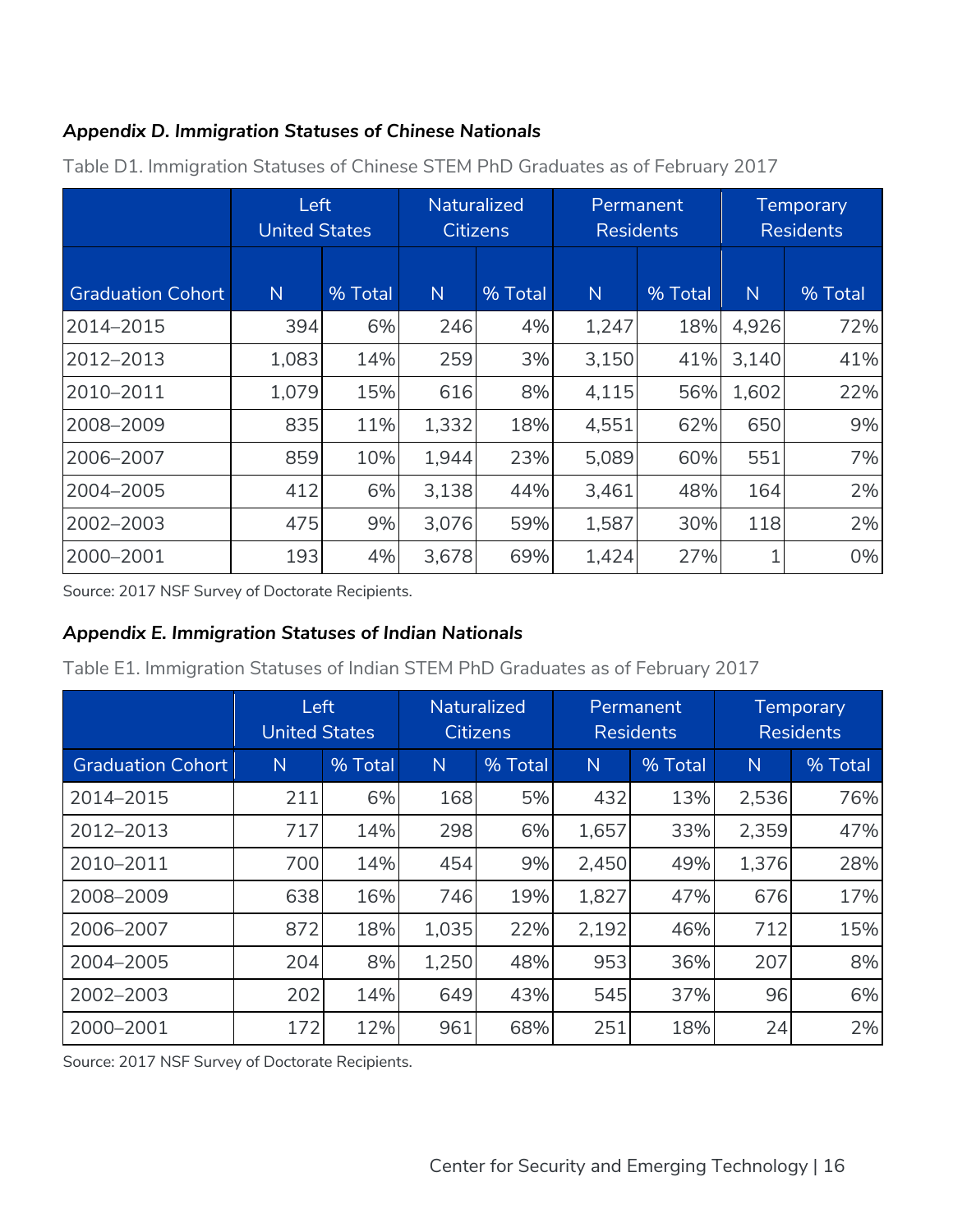## **Endnotes**

<sup>1</sup> "Survey of Doctorate Recipients: 2017 - Technical Notes," *National Science Foundation*, accessed January 2022,

https://ncsesdata.nsf.gov/doctoratework/2017/sdr\_2017\_tech\_notes.pdf#page=2. The sample of 124,580 individuals represents roughly 11 percent of the total population (1,103,200 individuals).

<sup>2</sup> Catherine Aiken, James Dunham, and Remco Zwetsloot, "Immigration Pathways and Plans of AI Talent" (Center for Security and Emerging Technology, September 2020), https://cset.georgetown.edu/publication/immigration-pathways-and-plans-of-ai-talent/.

<sup>3</sup> Remco Zwetsloot, Jack Corrigan, Emily Weinstein, Dahlia Peterson, Diana Gehlhaus, and Ryan Fedasiuk, "China is Fast Outpacing U.S. STEM PhD Growth" (Center for Security and Emerging Technology, August 2021), https://cset.georgetown.edu/publication/china-is-fast-outpacing-us-stem-phd-growth/.

<sup>4</sup> Tina Huang, Zachary Arnold, and Remco Zwetsloot, "Most of America's 'Most Promising' AI Startups Have Immigrant Founders" (Center for Security and Emerging Technology, October 2020), https://cset.georgetown.edu/publication/most-of-americas-most-promising-ai-startupshave-immigrant-founders/.

<sup>5</sup> We include five academic fields in our definition of STEM: biological, agricultural, and environmental life sciences; computer and information science; engineering; mathematics and statistics; and physical sciences, geosciences, and ocean sciences. Our analysis excludes PhD graduates with degrees in social sciences.

<sup>6</sup> Remco Zwetsloot, James Durham, Zachary Arnold, and Tina Huang, "Keeping Top AI Talent in the United States" (Center for Security and Emerging Technology, December 2019), https://cset.georgetown.edu/wp-content/uploads/Keeping-Top-AI-Talent-in-the-United-States.pdf#page=23; Aiken, Dunham, and Zwetsloot, "Immigration Pathways and Plans of Al Talent"; Catherine Aiken, James Dunham, and Remco Zwetsloot, "Career Preferences of AI Talent" (Center for Security and Emerging Technology, June 2020), https://cset.georgetown.edu/publication/career-preferences-of-ai-talent/.

<sup>7</sup> Zwetsloot et al., "Keeping Top AI Talent in the United States."

 $8$  H-1B visa holders with pending green card applications may continue renewing their visas in one-year increments after the initial three-year extension.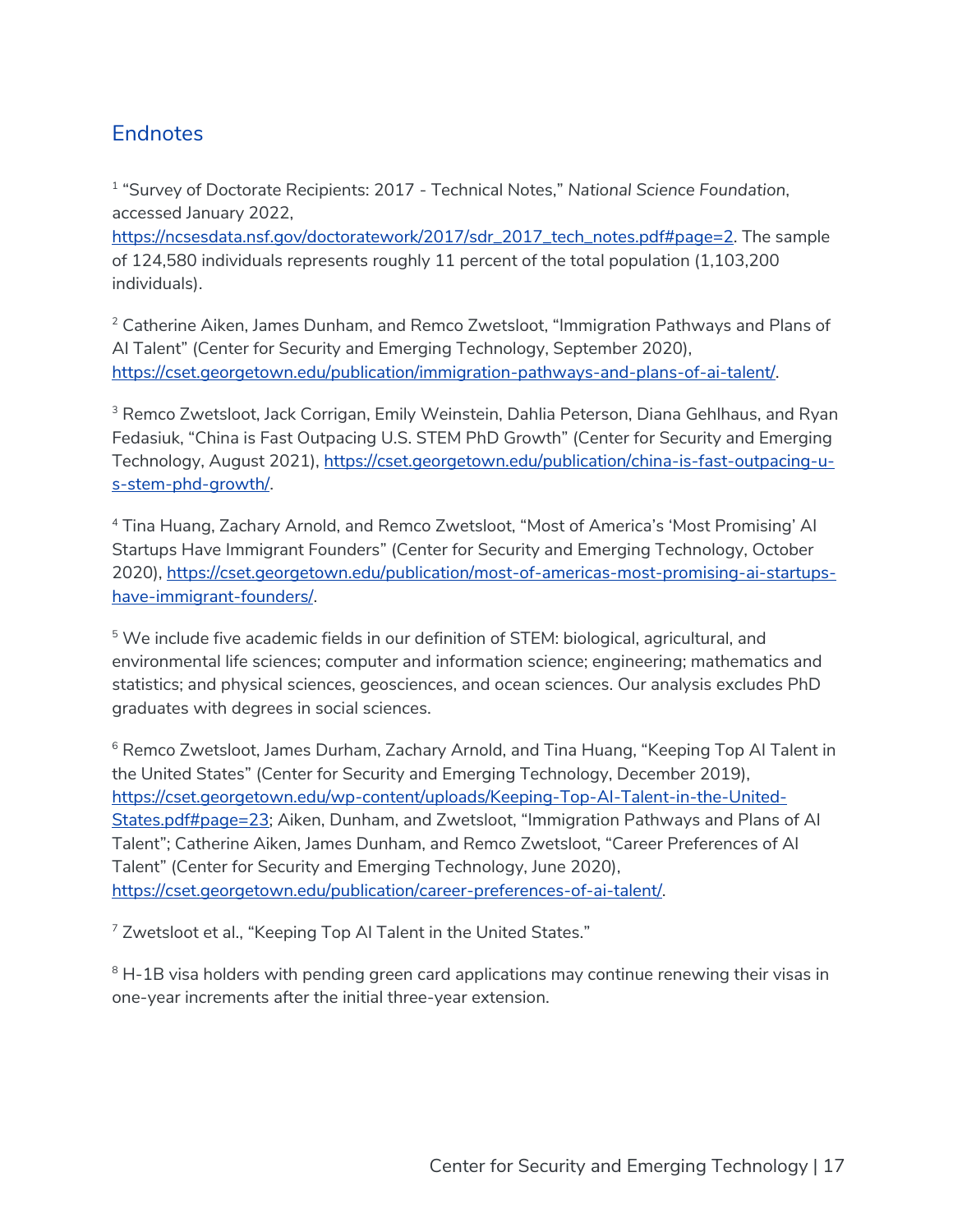<sup>9</sup> Zachary Arnold, Roxanne Heston, Remco Zwetsloot, and Tina Huang, "Immigration Policy and the U.S. AI Sector" (Center for Security and Emerging Technology, September 2019), https://cset.georgetown.edu/publication/immigration-policy-and-the-u-s-ai-sector/; and Zwetsloot et al., "Keeping Top AI Talent in the United States."

 $10$  There are multiple categories under which people can apply for permanent residency, including EB-1 (for those with "extraordinary ability" or "outstanding professors and researchers"), EB-2 (for those with "exceptional ability," most commonly used by those with graduate degrees), and EB-3 (college graduates). Graduate students typically apply under the EB-2 category, though generally they are also eligible for EB-3 visas.

 $11$  Due to privacy considerations, NSF was only able to provide data on four-year cohorts.

<sup>12</sup> Julia Gelatt, "Explainer: How the U.S. Legal Immigration System Works" (Migration Policy Institute, April 2019), https://www.migrationpolicy.org/content/explainer-how-us-legalimmigration-system-works.

<sup>13</sup> David J. Bier, "Employment-Based Green Card Backlog Hits 1.2 Million in 2020," *Cato at Liberty*, November 20, 2020, https://www.cato.org/blog/employment-based-green-cardbacklog-hits-12-million-2020.

<sup>14</sup> Kimberly Bennett, "Bill Passed by House Benefits Immigrants in STEM Fields, Entrepreneurs in Start-Ups," JDSupra, February 9, 2022, https://www.jdsupra.com/legalnews/bill-passed-byhouse-benefits-8093761/; America COMPETES Act of 2022, H.R. 4521, 117th Congress (2021), https://docs.house.gov/billsthisweek/20220131/BILLS-117HR4521RH-RCP117- 31.pdf.

<sup>15</sup> Remco Zwetsloot, Jacob Feldgoise, and James Durham, "Trends in U.S. Intention-to-Stay Rates of International PhD Graduates Across Nationality and STEM Fields" (Center for Security and Emerging Technology, April 2020), https://cset.georgetown.edu/publication/trends-in-u-sintention-to-stay-rates-of-international-ph-d-graduates-across-nationality-and-stem-fields/.

 $16$  Chinese law does not permit dual citizenship, so Chinese nationals automatically lose their citizenship after completing the naturalization process in the United States. See: Embassy of the People's Republic of China in the United States of America, "Nationality Law of the People's Republic of China," accessed October 2021, http://www.chinaembassy.org/eng/ywzn/lsyw/vpna/faq/t710012.htm.

<sup>17</sup> While our analysis shows stay rates among international STEM PhD graduates remain consistently high, we were unable to assess the United States' ability to attract and retain foreign nationals at the bachelor's and master's level, as neither the NSF nor any organization